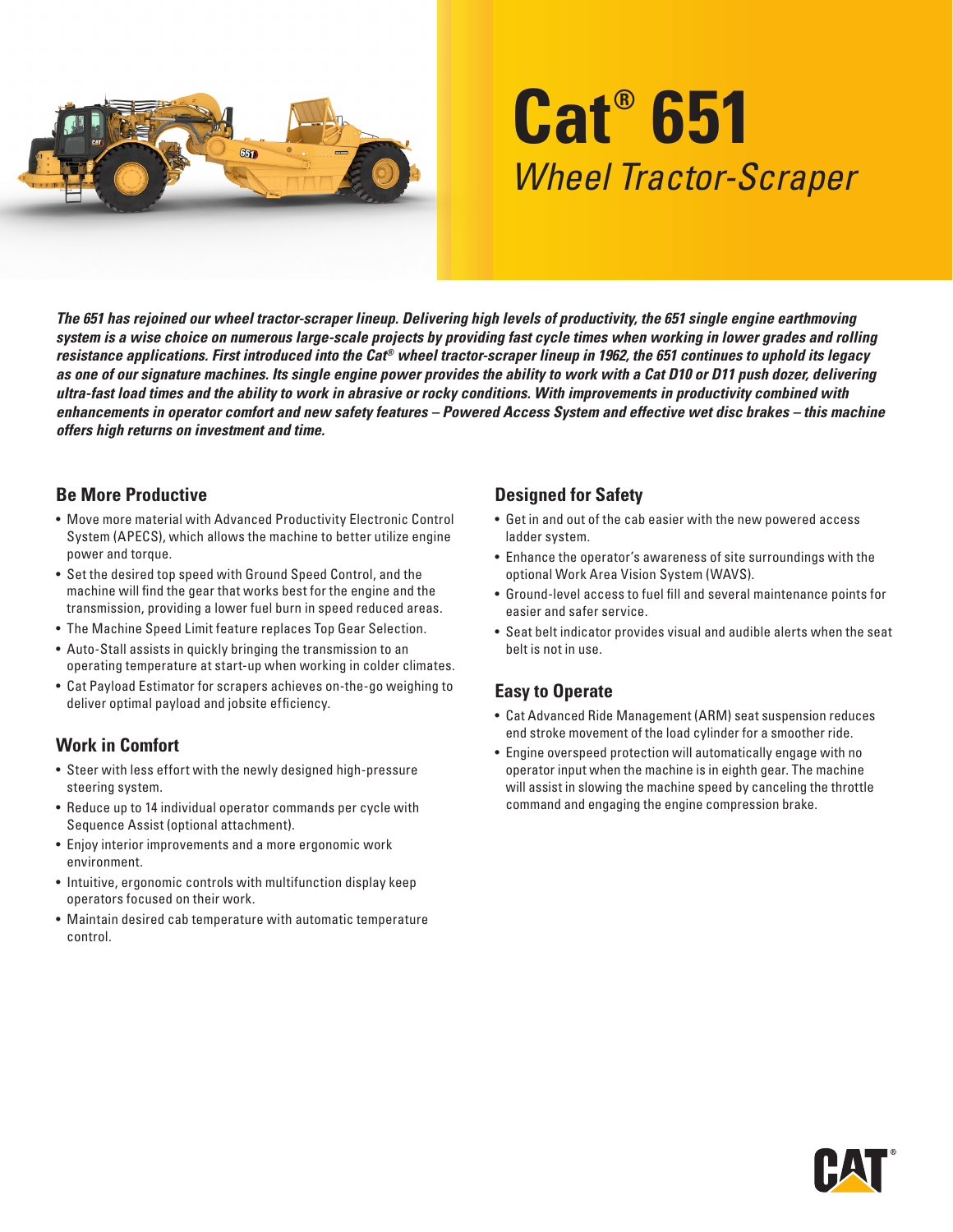# **Integrated Cat Technologies**

- Access information anytime, anywhere with Vision Link® use it to make informed decisions that boost productivity, lower costs, simplify maintenance, and improve safety and security on your jobsite.
- Product Link™ collects machine data that can be viewed online through web and mobile applications (optional attachment).

#### **Execute Efficiency**

- The Cat C18 tractor engine meets U.S. EPA Tier 4 Final and EU Stage V emission standards, contributing to lower fuel consumption.
- The new tractor hydraulic demand fan and required belt guarding help lower fuel consumption.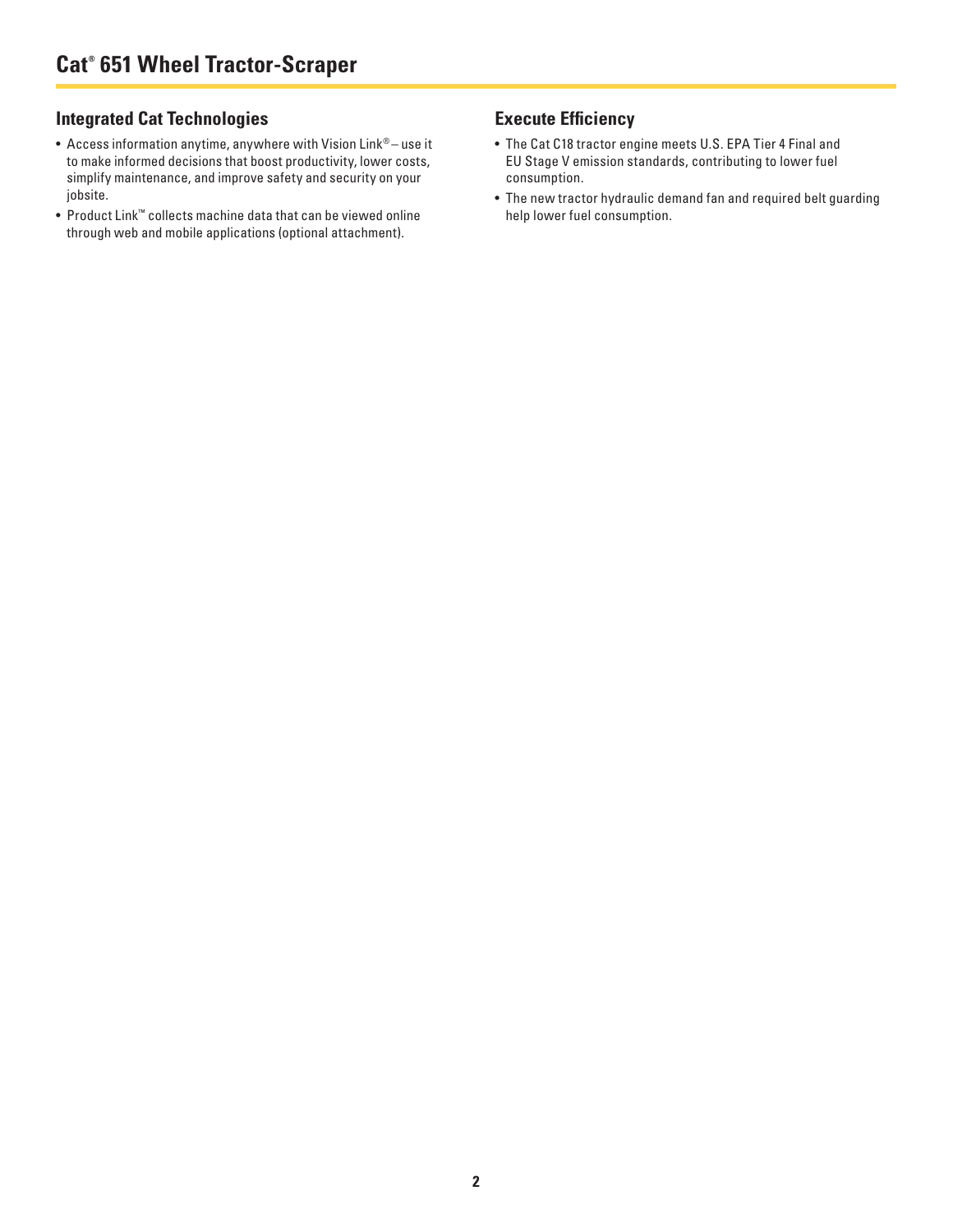# **Standard Equipment and Optional Attachments**

Standard equipment and optional attachments may vary. Consult your Cat dealer for details.

|                                                                                                                                                                                                                             | <b>Standard Optional</b> |  |
|-----------------------------------------------------------------------------------------------------------------------------------------------------------------------------------------------------------------------------|--------------------------|--|
| <b>POWER TRAIN</b>                                                                                                                                                                                                          |                          |  |
| Cat <sup>®</sup> C18 engine (U.S. EPA Tier 4 Final and<br>EU Stage V)                                                                                                                                                       | ✓                        |  |
| Cat engine brake                                                                                                                                                                                                            | ✓                        |  |
| Electric start, 24V                                                                                                                                                                                                         | ✓                        |  |
| Fan, hydraulic                                                                                                                                                                                                              |                          |  |
| Ground-level engine shutdown                                                                                                                                                                                                |                          |  |
| Guard, crankcase                                                                                                                                                                                                            | ✓                        |  |
| Starting aid, ether                                                                                                                                                                                                         | ✓                        |  |
| Braking system: primary and secondary, wet<br>disc, hydraulic; parking, hydraulic released,<br>spring-applied                                                                                                               |                          |  |
| Transmission: 8-speed planetary powershift, ECPC<br>control, APECS software, programmable top gear<br>selection, transmission hold, differential lock, guard<br>- power train, ground speed control, machine<br>speed limit |                          |  |
| <b>ELECTRICAL</b>                                                                                                                                                                                                           |                          |  |
| Alternator, 115 amp                                                                                                                                                                                                         |                          |  |
| Batteries (4), 12V, 1,000 CCA, maintenance free                                                                                                                                                                             |                          |  |
| Electrical system, 24V                                                                                                                                                                                                      |                          |  |
| Lighting system: headlights - halogen, turn<br>signals with hazard functions - LED, floodlights,<br>(2) cutting edge and (1) bowl, side vision -<br>halogen                                                                 |                          |  |
| Starting/charging receptacle                                                                                                                                                                                                |                          |  |
| <b>OPERATOR ENVIRONMENT</b>                                                                                                                                                                                                 |                          |  |
| HVAC system, heat, AC, defrost                                                                                                                                                                                              |                          |  |
| Thermostat control of HVAC system                                                                                                                                                                                           |                          |  |
| Coat hook                                                                                                                                                                                                                   | ✓                        |  |
| Lunch box platform with holding strap                                                                                                                                                                                       | ✓                        |  |
| Diagnostic connection (2)                                                                                                                                                                                                   | ✓                        |  |
| 12V power ports (2)                                                                                                                                                                                                         | $\checkmark$             |  |
| Differential lock (1)                                                                                                                                                                                                       | ✓                        |  |
| Dome courtesy light                                                                                                                                                                                                         | ✓                        |  |
| Horn, electric                                                                                                                                                                                                              | $\checkmark$             |  |
| T-Handle implement control                                                                                                                                                                                                  | $\checkmark$             |  |
| Radio ready                                                                                                                                                                                                                 | ✓                        |  |
| ROPS/FOPS cab, pressurized                                                                                                                                                                                                  |                          |  |

|                                                 | <b>Standard Optional</b> |   |
|-------------------------------------------------|--------------------------|---|
| <b>OPERATOR ENVIRONMENT (CONTINUED)</b>         |                          |   |
| Keypad switches: throttle lock; wipers/washers; |                          |   |
| hazard lights; work lights on, off; information |                          |   |
| mode; messenger display; safety tab rocker      |                          |   |
| switches, parking brake                         |                          |   |
| Seat belt, static two-piece                     | ✓                        |   |
| Steering wheel, tilt, telescoping, padded       | $\checkmark$             |   |
| Windows, right side emergency egress            |                          |   |
| Windows, sliding                                |                          |   |
| Messenger display                               |                          |   |
| Powered access ladder                           |                          | ✓ |
| Seat - Cat Advanced Ride Management (ARM),      |                          |   |
| Cat Comfort Series III, rotates 30 degrees      |                          |   |
| <b>FLUIDS</b>                                   |                          |   |
| Extended life coolant to -37°C (-34°F)          | ✓                        |   |
| <b>OTHER STANDARD EQUIPMENT - TRACTOR</b>       |                          |   |
| Accumulators (brake and cushion hitch)          | ✓                        |   |
| with Canadian Registration Number (CRN)         |                          |   |
| Fast oil change                                 | ✓                        |   |
| Vandalism locks                                 |                          |   |
| <b>Steering locks</b>                           |                          |   |
| Heater, engine coolant 120V                     |                          |   |
| <b>OTHER ATTACHMENTS</b>                        |                          |   |
| Cab beacon                                      |                          |   |
| Air horn                                        |                          |   |
| Wiring group                                    |                          |   |
| <b>SERVICE INSTRUCTIONS</b>                     |                          |   |
| Film arrangement - U.S. (ANSI)                  |                          |   |
| Film arrangement - International (ISO)          |                          |   |
| <b>INTEGRATED TECHNOLOGIES</b>                  |                          |   |
| <b>Cat Production Measurement</b>               |                          |   |
| Product Link™                                   |                          |   |
| Sequence Assist with Payload Estimator          |                          |   |